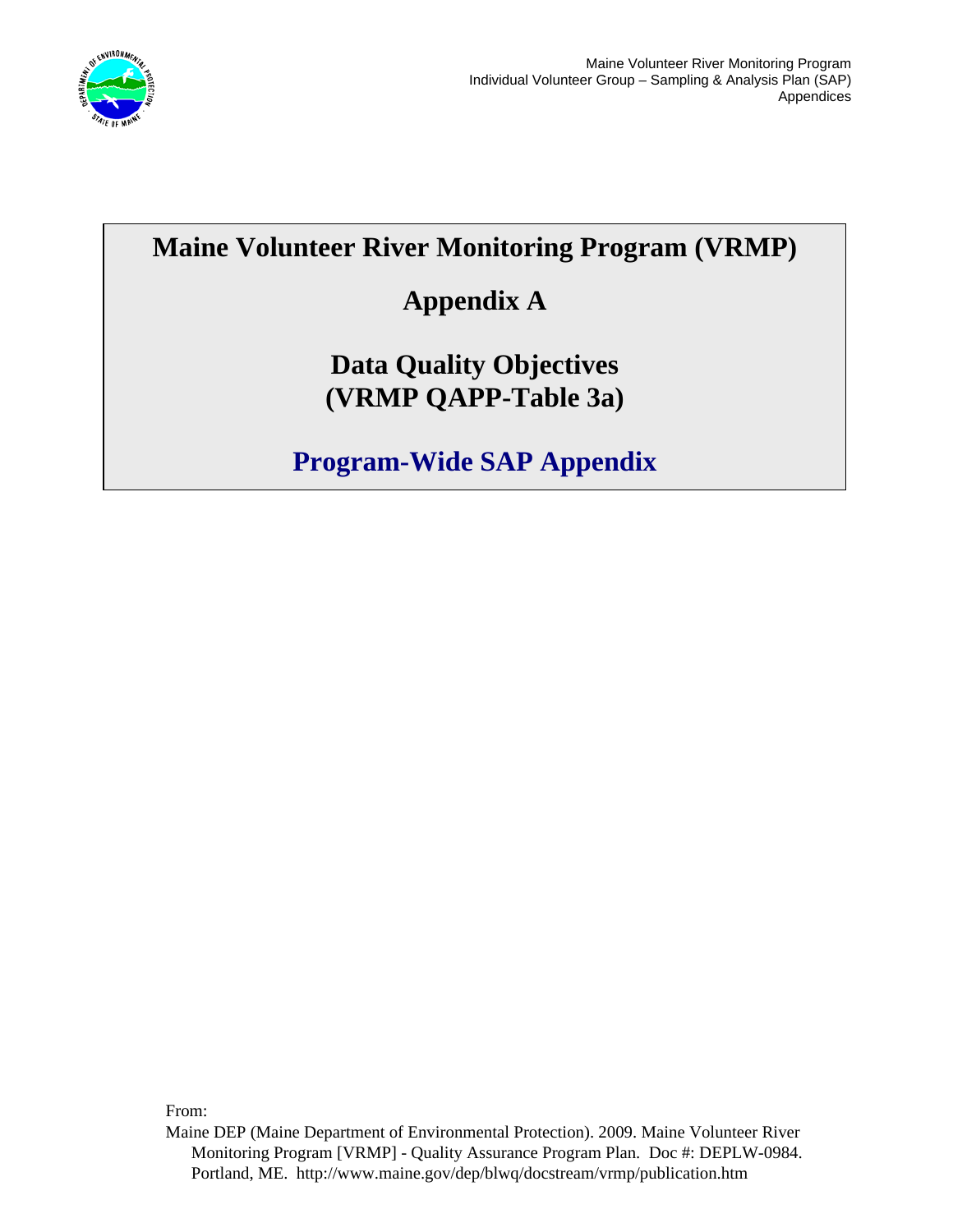#### **Table 3a. Quality objectives for commonly measured stream assessment parameters under the umbrella of the VRMP.**

See Table 3b for an explanation of frequency of precision measurements. Accuracy assessments will be made at the annual volunteer certification workshops. Laboratories will be responsible for providing accuracy and precision information to volunteer organizations. Refer to Appendix 1 for background information about various quality assurance critieria such as "precision" (including RPD), "accuracy", etc. Also see footnotes at bottom of table.

|                                                                   |                                       | <b>Parameter</b>                                   | <b>Sampling &amp;</b>                                                                                                                               |                         |                    | <b>Analysis   Measurement Range</b>                    | <b>Duplicate</b>                                                                           |                                                                                                                                                                                                                                                                                   | Reso-                      |                                                                                                                                                                                                                                                                                                                                                                                                                                                                                                                                                                                                                                                                                           |
|-------------------------------------------------------------------|---------------------------------------|----------------------------------------------------|-----------------------------------------------------------------------------------------------------------------------------------------------------|-------------------------|--------------------|--------------------------------------------------------|--------------------------------------------------------------------------------------------|-----------------------------------------------------------------------------------------------------------------------------------------------------------------------------------------------------------------------------------------------------------------------------------|----------------------------|-------------------------------------------------------------------------------------------------------------------------------------------------------------------------------------------------------------------------------------------------------------------------------------------------------------------------------------------------------------------------------------------------------------------------------------------------------------------------------------------------------------------------------------------------------------------------------------------------------------------------------------------------------------------------------------------|
|                                                                   | <b>Parameter</b>                      | <b>Subgroup</b>                                    | <b>Analysis Method   Location</b>                                                                                                                   |                         | (Detection Limits) |                                                        | <b>Precision</b>                                                                           | <b>Accuracy</b>                                                                                                                                                                                                                                                                   | <b>lution</b>              | <b>Notes</b>                                                                                                                                                                                                                                                                                                                                                                                                                                                                                                                                                                                                                                                                              |
| Priority                                                          |                                       | <b>for additional</b><br>parameter<br>information] |                                                                                                                                                     |                         | Minimum*           | Maximum*                                               | [Relative %<br><b>Difference</b><br>(RPD) <sup>4</sup>                                     | (Assessed at annual<br>trainings and in field (after<br>calibration), or in lab via %<br>recovery [spiked<br>samples].)                                                                                                                                                           | $\star\star$               | (In addition to the notes in this table, most water<br>quality meters require calibration at least at the<br>beginning of each sampling day if not more. Refer<br>to appropriate SAP.)                                                                                                                                                                                                                                                                                                                                                                                                                                                                                                    |
| <b>VVVVV</b><br><b>INSTANTANEOUS MEASUREMENTS</b><br><b>VVVVV</b> |                                       |                                                    |                                                                                                                                                     |                         |                    |                                                        |                                                                                            |                                                                                                                                                                                                                                                                                   |                            |                                                                                                                                                                                                                                                                                                                                                                                                                                                                                                                                                                                                                                                                                           |
| $\mathbf{1}$                                                      | <b>Dissolved</b><br>Oxygen<br>(D. O.) | Instantaneous                                      | field meter<br>or<br>Winkler-style test<br>(See footnote ***<br>for guidance<br>regarding time-of-<br>day for dissolved<br>oxygen<br>measurements.) | field or<br>field & lab | $1$ mg/L           | 15 mg/L<br>$(20 \text{ mg/L})$<br>is re-<br>commended) | Field dup.:<br>$± 0.3$ mg/L                                                                | Annual certification by<br><b>VRMP</b><br>$+0.3$ mg/L<br>Tier 1: measured against<br>DEP's lab-grade Winkler<br>titration set-up in Augusta<br>Tier 2: measured against<br>VRMP "benchmark"<br>optical D. O. meter<br>(Kits require sodium<br>thiosulfate check once a<br>month.) | 0.2<br>mg/L                | · Simultaneous temperature measurement is<br>mandatory.<br>· D. O. meter membranes should be<br>inspected for problems prior to use.<br>• Most meters require continuous movement<br>of water across their membranes in order to<br>function properly.<br>• VRMP "benchmark" D. O. meter accuracy<br>must be ± 0.2 mg/L against DEP's lab-grade<br>Winkler titration set-up in Augusta.<br>• Volunteers using meters also perform "zero<br>oxygen" standard (accuracy) check at<br>beginning of field season and each sampling<br>month using the same accuracy criteria.<br>· See Table 4a of VRMP QAPP for guidance<br>regarding depth profiles of D. O. and<br>temperature for Tier 1. |
| 1                                                                 | Temperature                           | Instantaneous                                      | field<br>thermometer<br>or meter                                                                                                                    | field                   | $0^{\circ}$ C      | $35^{\circ}$ C                                         | Field dup.:<br>$± 1°$ C                                                                    | Annual certification by<br><b>VRMP</b><br>$± 1^{\circ}$ C                                                                                                                                                                                                                         | $0.5^{\circ}$ C            | · Thermometers (or meters with ability to<br>record temp.) will have their accuracy<br>checked against an NIST-certified<br>thermometer at annual VRMP certification<br>workshop.<br>(VRMP will purchase thermometers for<br>groups not using meters, if they do not have<br>thermometers having a resolution of 0.5 °C.<br>Any NIST-certificates which accompany<br>thermometers will be archived at VRMP<br>headquarters.)                                                                                                                                                                                                                                                              |
| 1                                                                 | Specific<br>Conductance               | Specific<br>Conductance                            | field meter                                                                                                                                         | field                   | $1 \mu S/cm$       | 2000<br>$\mu$ S/cm                                     | Field dup.:<br>±15%<br>$(0 - 499)$<br>$\mu$ S/cm $);$<br>$\pm$ 10%<br>(2500<br>$\mu$ S/cm) | <b>Annual certification by</b><br><b>VRMP</b><br>±10%<br>(against VRMP<br>"benchmark":<br>either 47 or 84 $\mu$ S/cm $^5$<br>standard set)                                                                                                                                        | $\mathbf{1}$<br>$\mu$ S/cm | • Make sure that data are expressed in units<br>of µS/cm and not mS/cm.<br>$(1000 \mu S = 1 mS)$<br>• Make sure to measure & report specific<br>conductance (which is conductance that has<br>been corrected / adjusted to a temperature<br>of 25 °C). Most modern meters can do this<br>automatically -- refer to your owner's manual.                                                                                                                                                                                                                                                                                                                                                   |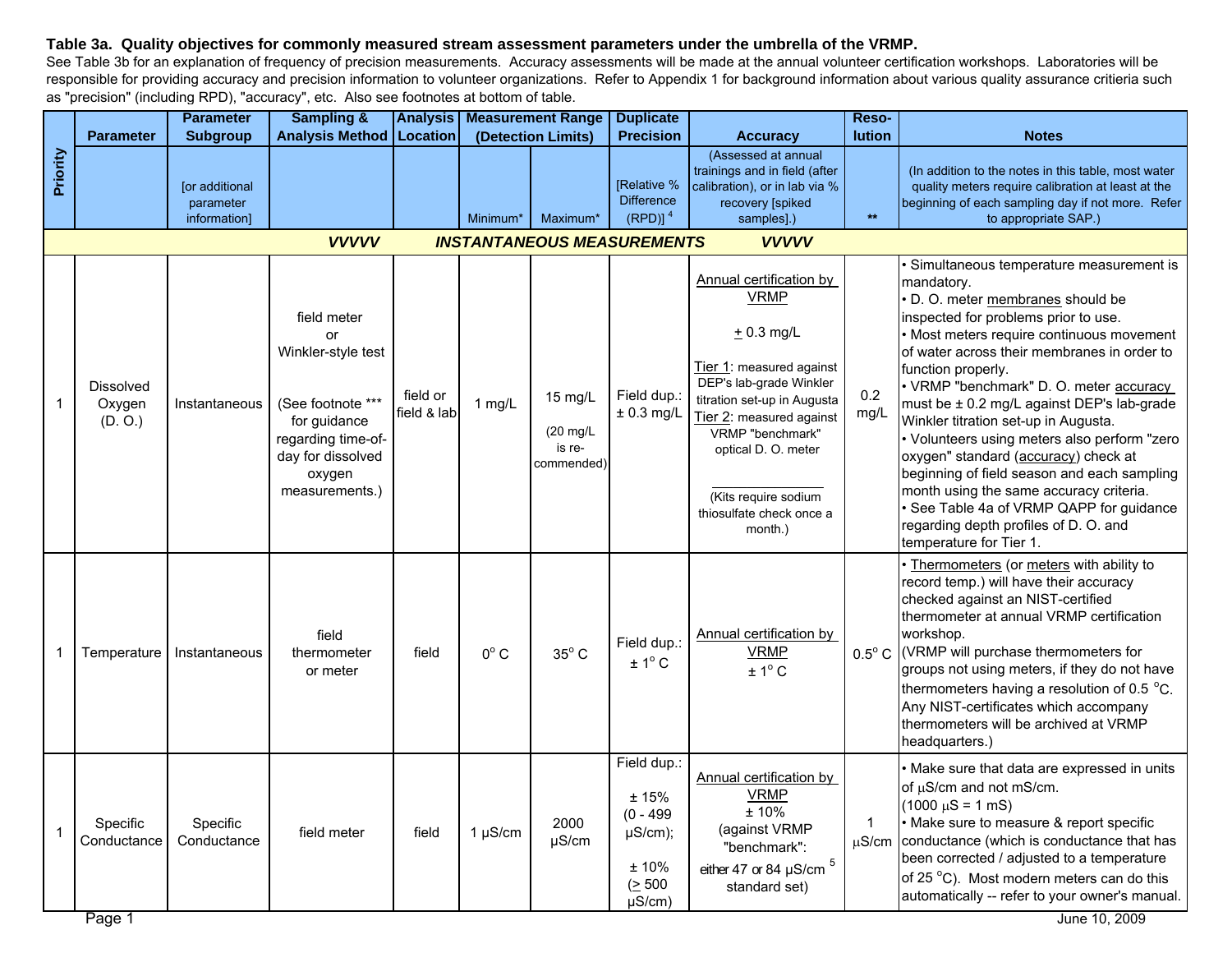|                | <b>Parameter</b>                                | <b>Parameter</b><br><b>Subgroup</b>         | <b>Sampling &amp;</b><br><b>Analysis Method   Location</b>       |                                        |                                                  | <b>Analysis   Measurement Range</b><br>(Detection Limits)       | <b>Duplicate</b><br><b>Precision</b>                                        | <b>Accuracy</b>                                                                                                                                   | Reso-<br>lution | <b>Notes</b>                                                                                                                                                                                                                                                                                                                                                                 |
|----------------|-------------------------------------------------|---------------------------------------------|------------------------------------------------------------------|----------------------------------------|--------------------------------------------------|-----------------------------------------------------------------|-----------------------------------------------------------------------------|---------------------------------------------------------------------------------------------------------------------------------------------------|-----------------|------------------------------------------------------------------------------------------------------------------------------------------------------------------------------------------------------------------------------------------------------------------------------------------------------------------------------------------------------------------------------|
| Priority       |                                                 | [or additional<br>parameter<br>information] |                                                                  |                                        | Minimum*                                         | Maximum*                                                        | [Relative %<br><b>Difference</b><br>$(RPD)$ <sup>4</sup>                    | (Assessed at annual<br>trainings and in field (after<br>calibration), or in lab via %<br>recovery [spiked<br>samples].)                           | $\star\star$    | (In addition to the notes in this table, most water<br>quality meters require calibration at least at the<br>beginning of each sampling day if not more. Refer<br>to appropriate SAP.)                                                                                                                                                                                       |
| -1             | <b>Bacteria</b>                                 | E. coli                                     | field: grab sample<br>lab: glass<br>millipore filter<br>method   | Must use<br>a VRMP<br>approved<br>lab. | $0/$<br>100 mL                                   | 2400/<br>100mL                                                  | Field dup.:<br>$± 30\%$<br>[for log 10<br>transformed<br>duplicate<br>data] | Prior to each day of lab<br>analyses<br>"Blank" (see notes)                                                                                       | 1/<br>100mL     | • [ Accuracy ] A lab blank, using distilled<br>water, must be performed (run) for each<br>batch of samples and result in "0/100 mL"<br>for the sample batch to be valid.                                                                                                                                                                                                     |
| $\mathbf{1}$   | <b>Bacteria</b>                                 | E. coli                                     | field: grab sample<br>lab: IDEXX<br>Colilert method              | lab                                    | 0 MPN<br>$(MPN =$<br>Most<br>Probable<br>Number) | <b>TNTC</b><br>$(TNTC =$<br>Too<br><b>Numerous</b><br>To Count) | Field dup.:<br>$+30%$<br>[for log 10<br>transformed<br>duplicate<br>data]   | Prior to each day of lab<br>analyses<br>Use either method "1"<br>or "2":<br>1) "Blank" (see notes);<br>2) Need to be TNTC on<br>positive control. | 1/<br>100ml     | [Accuracy method #1] A lab blank, using<br>distilled water, must be performed (run) for<br>each batch of samples and result in "0 MPN"<br>for the sample batch to be valid.<br>• [ Accuracy method # 2 ] TNTC on positive<br>control (a spiked sample {e.g., raw sewage<br>sample from wastewater treatment plant}.) --<br>> NOT a recommended method for safety<br>reasons. |
| 2              | рH                                              | pH                                          | field meter                                                      | field                                  | 1                                                | 14                                                              | Field dup.:<br>$± 0.4$ pH<br>units                                          | <b>Annual Certification by</b><br><b>VRMP</b><br>$\pm$ 0.2 pH units against<br>two buffers of (4 and 7)<br>or (7 and 10)                          | 0.1             | Buffer solutions should be brought to<br>stream water temperature before performing<br>calibration or determining accuracy.                                                                                                                                                                                                                                                  |
| $\overline{2}$ | Turbidity                                       | Turbidity<br>(tier 1)                       | field: grab sample<br>field or lab: meter                        | field                                  | $\pmb{0}$                                        | <b>1000 NTUs</b>                                                | Field dup.:<br>±20%                                                         | Annual Certification by<br><b>VRMP</b><br>$±$ 2 NTUs<br>(checked against<br>VRMP "benchmark"<br>standards)                                        |                 | 1 NTU Checked against turbidity standards.                                                                                                                                                                                                                                                                                                                                   |
| 2              | Turbidity                                       | Turbidity<br>(tier 1)                       | field: grab sample<br>lab: 2130 B<br>(APHA, 1995)                | <b>VRMP</b><br>certified<br>lab        | 0                                                | <b>1000 NTUs</b>                                                | Field dup.:<br>$+20%$<br>Lab split:<br>±10%                                 | N/A                                                                                                                                               |                 | 1 NTU Checked against turbidity standards.                                                                                                                                                                                                                                                                                                                                   |
| $\overline{2}$ | Suspended<br>Sediment<br>Concentration<br>(SSC) | SSC                                         | field: grab sample<br>lab: ASTM <sup>1</sup><br>Method D 3977-97 | <b>VRMP</b><br>certified<br>lab        | 5 mg/L                                           | 200 mg/L                                                        | Field dup.:<br>± 30%<br>Lab split:<br>±20%                                  | N/A                                                                                                                                               | $1$ mg/L        | Due to the sub-sampling procedures that<br>typically are used with the TSS method, and<br>associated error problems <sup>2</sup> , MDEP<br>recommends that SSC be measured instead<br>of total suspended solids (TSS). The reason<br>that TSS is included in this table at all is<br>because some groups may have historical<br>TSS data.                                    |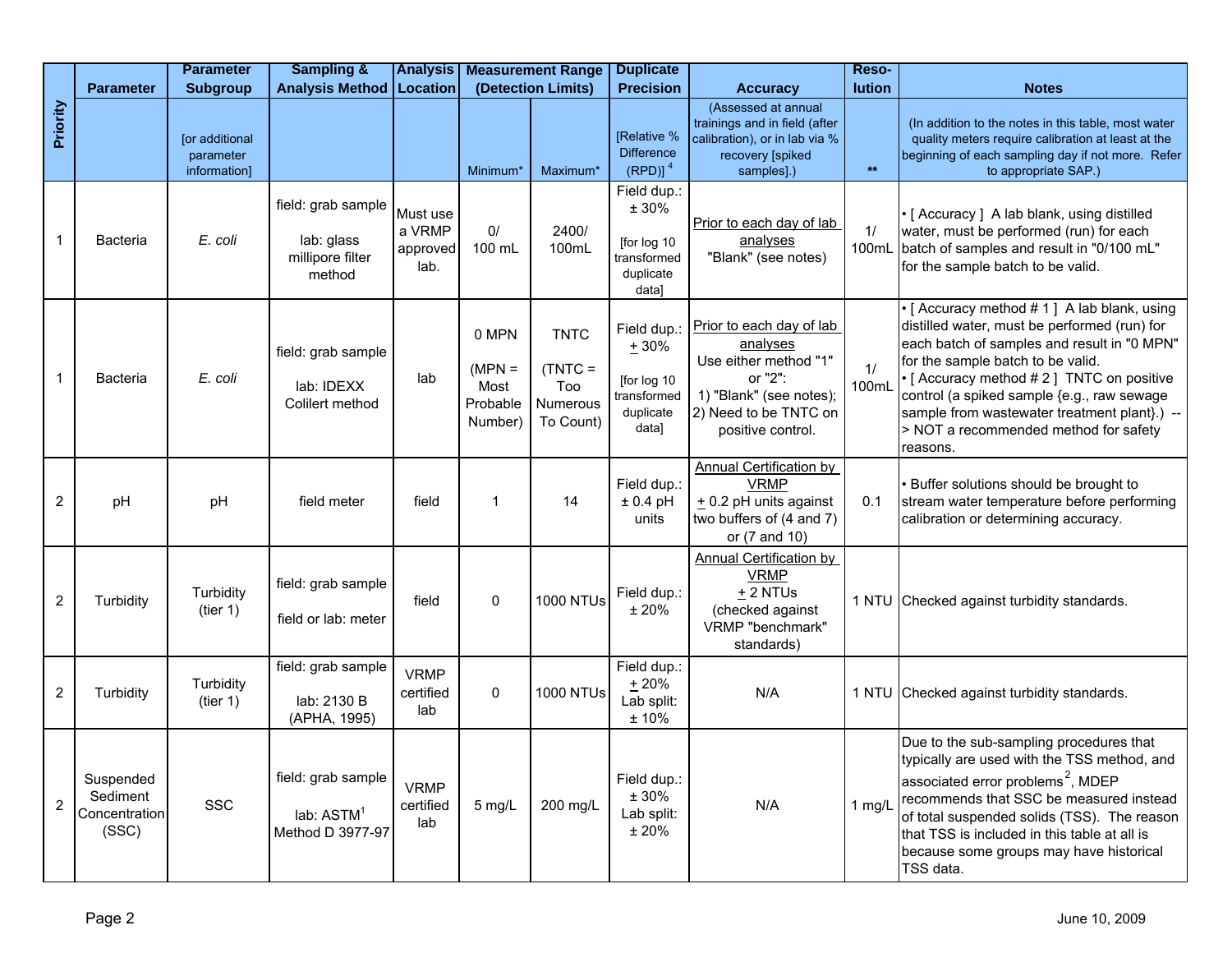|          |                                              | <b>Parameter</b>                                     | <b>Sampling &amp;</b>                                                                                               |                                             |                      | <b>Analysis   Measurement Range</b>   | <b>Duplicate</b>                                         |                                                                                                                         | Reso-        |                                                                                                                                                                                                                              |
|----------|----------------------------------------------|------------------------------------------------------|---------------------------------------------------------------------------------------------------------------------|---------------------------------------------|----------------------|---------------------------------------|----------------------------------------------------------|-------------------------------------------------------------------------------------------------------------------------|--------------|------------------------------------------------------------------------------------------------------------------------------------------------------------------------------------------------------------------------------|
|          | <b>Parameter</b>                             | <b>Subgroup</b>                                      | Analysis Method   Location                                                                                          |                                             |                      | (Detection Limits)                    | <b>Precision</b>                                         | <b>Accuracy</b>                                                                                                         | lution       | <b>Notes</b>                                                                                                                                                                                                                 |
| Priority |                                              | [or additional<br>parameter<br>information]          |                                                                                                                     |                                             | Minimum <sup>*</sup> | Maximum <sup>*</sup>                  | [Relative %<br><b>Difference</b><br>$(RPD)$ <sup>4</sup> | (Assessed at annual<br>trainings and in field (after<br>calibration), or in lab via %<br>recovery [spiked<br>samples].) | $\star\star$ | (In addition to the notes in this table, most water<br>quality meters require calibration at least at the<br>beginning of each sampling day if not more. Refer<br>to appropriate SAP.)                                       |
| 3        | Turbidity                                    | Turbidity<br>$($ tier 2 $)$                          | field: turbidity tube                                                                                               | field                                       | $0 \text{ cm}$       | 60 cm                                 | Field dup.:<br>$± 5$ cm                                  | <b>Annual Certification by</b><br><b>VRMP</b><br>$± 5$ cm between<br>experienced staff and<br>trainees                  | 1 cm         | If turbidity is to be monitored primarily under<br>stormflow conditions, then a 60 cm tube may<br>be adequate. If turbidity is to be monitored<br>primarily under low flow conditions, then a<br>120 cm tube is recommended. |
| 3        | Total<br><b>Dissolved</b><br>Solids<br>(TDS) | <b>TDS</b>                                           | field: meter<br>$-Or-$<br>field: grab sample<br>with laboratory<br>analysis;<br>Method 2540C<br>(APHA et al., 1995) | field or<br><b>VRMP</b><br>certified<br>lab | 1 mg/L               | 2000 mg/L                             | Field dup.:<br>± 15%<br>Lab split:<br>$+10%$             | Annual certification by<br><b>VRMP</b><br>±10%<br>(against VRMP<br>"benchmark"<br>30 ppm 5<br>standard set)             | $1$ mg/L     | • (The TDS concentration in mg/L is<br>approximately 65 % [range 55 - 75%] of the<br>specific conductivity value in µS/cm. {Allan<br>and Castillo 2007} <sup>3</sup>                                                         |
| 3        | Chloride                                     | Chloride                                             | field: grab sample:<br>lab: Method 4500<br>$CL^-(B \text{ or } C)$<br>(APHA et al, 1995)                            | <b>VRMP</b><br>certified<br>lab             | 3 mg/L               | 300 mg/L                              | Field dup.:<br>±30%<br>Lab split:<br>±10%                | On each day of lab<br>analyses<br>Lab $±10\%$                                                                           | $1$ mg/L     |                                                                                                                                                                                                                              |
| 3        | Phosphorus                                   | Total<br>Phosphorus                                  | field: grab sample<br>lab: EPA 365.1;<br>Lachat 10-115-01-<br>$1-F$                                                 | Only<br>HETL or<br><b>SECRL</b><br>labs     | 1 ppb                | 200 ppb<br>(> 200 ppb<br>by dilution) | Field dup.:<br>±30%<br>Lab split:<br>$\pm 10\%$          | On each day of lab<br>analyses<br>Lab $\pm 30\%$                                                                        | 1 ppb        | HETL = State of Maine Health &<br>Environmental Testing Laboratory (Augusta)<br>SECRL = Sawyer Environmental Chemistry<br>Research Laboratory (University of Maine)                                                          |
| 4        | Phosphorus                                   | Ortho<br>Phosphate                                   | field: grab sample<br>lab: EPA 365.1;<br>Lachat 10-115-01-<br>$1 - B$                                               | Only<br>HETL or<br><b>SECRL</b><br>labs     | 1 ppb                | 200 ppb<br>(> 200 ppb<br>by dilution) | Field dup.:<br>±30%<br>Lab split:<br>±10%                | On each day of lab<br>analyses<br>Lab $\pm 30\%$                                                                        | 1 ppb        | HETL = State of Maine Health &<br>Environmental Testing Laboratory (Augusta)<br>SECRL = Sawyer Environmental Chemistry<br>Research Laboratory (University of Maine)                                                          |
| 4        | Nitrogen                                     | Nitrate $(NO3)$<br>and Nitrite<br>(NO <sub>2</sub> ) | field: grab sample<br>lab: EPA 353.2;<br>Lachat 10-107-04<br>$1-C$                                                  | <b>VRMP</b><br>certified<br>lab             | 1 ppb                | 2000 ppb                              | Field dup.:<br>±30%<br>Lab split:<br>±10%                | On each day of lab<br>analyses<br>Lab $±10%$                                                                            | 1 ppb        |                                                                                                                                                                                                                              |
| 4        | Nitrogen                                     | <b>Total Kjeldahl</b><br>Nitrogen (TKN)              | field: grab sample<br>lab: EPA 351.2;<br>Lachat 10-107-06-<br>$2-E$                                                 | <b>VRMP</b><br>certified<br>lab             | 40 ppb               | 5000 ppb                              | Field dup.:<br>$±30\%$<br>Lab split:<br>$±10\%$          | On each day of lab<br>analyses<br>Lab $\pm 30\%$                                                                        | 10 ppb       |                                                                                                                                                                                                                              |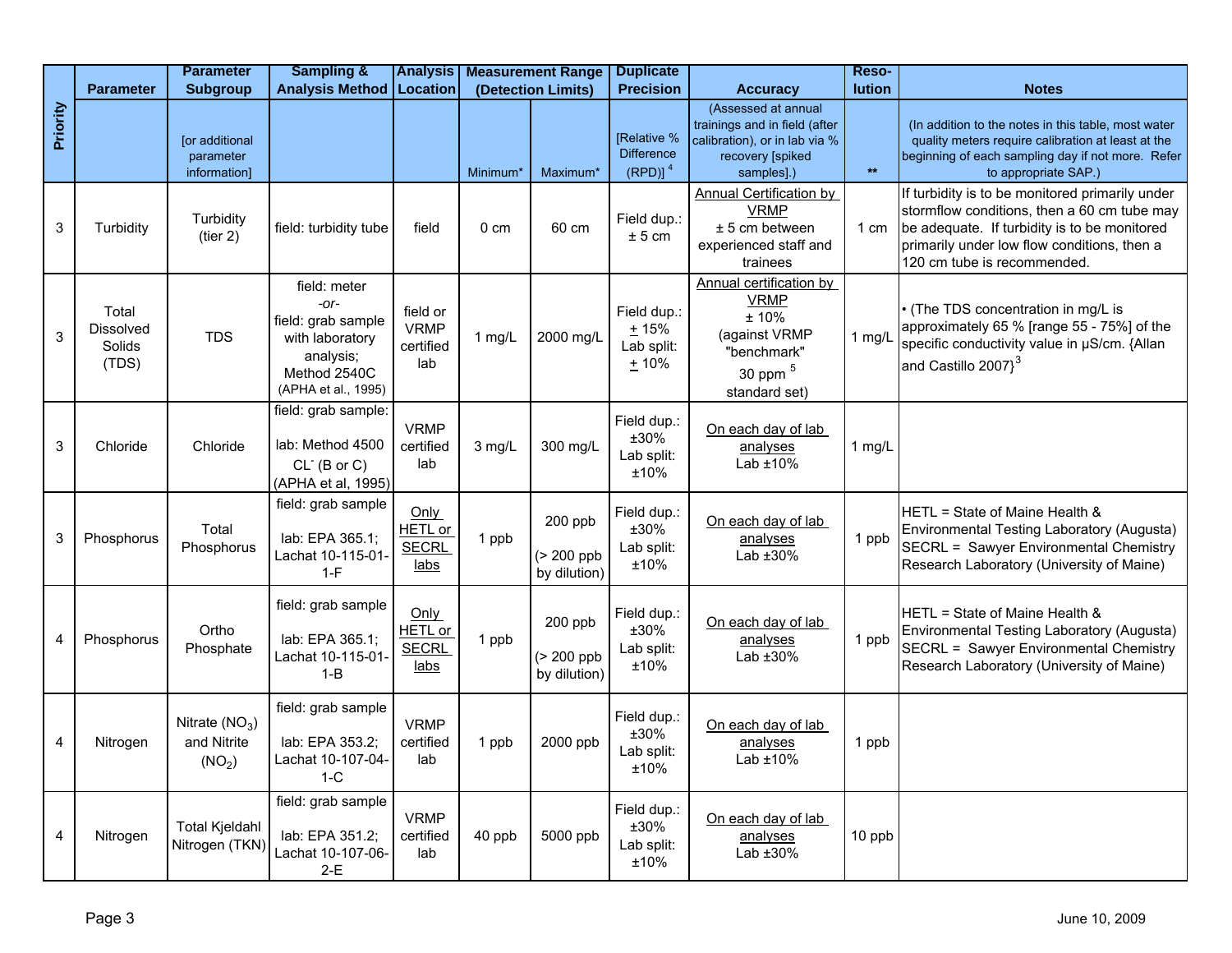|                |                                                                                             | <b>Parameter</b>                            | <b>Sampling &amp;</b>                                                                   |                                        |                                                  | <b>Analysis   Measurement Range</b>                      | <b>Duplicate</b>                                                              |                                                                                                                                                   | Reso-        |                                                                                                                                                                                                                                                                                                                                                                                         |
|----------------|---------------------------------------------------------------------------------------------|---------------------------------------------|-----------------------------------------------------------------------------------------|----------------------------------------|--------------------------------------------------|----------------------------------------------------------|-------------------------------------------------------------------------------|---------------------------------------------------------------------------------------------------------------------------------------------------|--------------|-----------------------------------------------------------------------------------------------------------------------------------------------------------------------------------------------------------------------------------------------------------------------------------------------------------------------------------------------------------------------------------------|
|                | <b>Parameter</b>                                                                            | <b>Subgroup</b>                             | <b>Analysis Method   Location</b>                                                       |                                        |                                                  | (Detection Limits)                                       | <b>Precision</b>                                                              | <b>Accuracy</b>                                                                                                                                   | lution       | <b>Notes</b>                                                                                                                                                                                                                                                                                                                                                                            |
| Priority       |                                                                                             | [or additional<br>parameter<br>information] |                                                                                         |                                        | Minimum*                                         | Maximum*                                                 | [Relative %<br><b>Difference</b><br>$(RPD)$ <sup>4</sup>                      | (Assessed at annual<br>trainings and in field (after<br>calibration), or in lab via %<br>recovery [spiked<br>samples].)                           | $\star\star$ | (In addition to the notes in this table, most water<br>quality meters require calibration at least at the<br>beginning of each sampling day if not more. Refer<br>to appropriate SAP.)                                                                                                                                                                                                  |
| 4              | Hardness                                                                                    | Hardness                                    | field: grab sample<br>lab: Method 2340<br>B (APHA et al,<br>1995)                       | <b>VRMP</b><br>certified<br>lab        | 3 mg/L                                           | 400 mg/L                                                 | Field dup.:<br>±30%<br>Lab split:<br>±10%                                     | On each day of lab<br>analyses<br>± 10%                                                                                                           |              | 1 mg/L Expressed in terms of $CaCO3/L$                                                                                                                                                                                                                                                                                                                                                  |
| 4              | Alkalinity                                                                                  | Alkalinity                                  | field: grab sample<br>lab: EPA 310.1;<br>Method 2320 B<br>(APHA, 1995)                  | <b>VRMP</b><br>certified<br>lab        | 5 mg/L                                           | 400 mg/L                                                 | Field dup.:<br>$±30\%$<br>Lab split:<br>±10%                                  | On each day of lab<br>analyses<br>$+10%$                                                                                                          |              | 1 mg/L Expressed in terms of $CaCO3/L$                                                                                                                                                                                                                                                                                                                                                  |
| 4              | Total<br>Suspended<br>Solids<br>(TSS)                                                       | <b>TSS</b>                                  | field: grab sample<br>lab: EPA Method<br>160.2; method<br>2540 D (APHA et<br>al., 1995) | <b>VRMP</b><br>certified<br>lab        | 5 mg/L                                           | 200 mg/L                                                 | Field dup.:<br>± 30%<br>Lab split:<br>±20%                                    | N/A                                                                                                                                               | 1 $mq/L$     | Due to the sub-sampling procedures that<br>typically are used with the TSS method, and<br>associated error problems, MDEP generally<br>recommends that suspended sediment<br>concentration (SSC) be measured instead of<br>TSS. The reason that TSS is included in this<br>table at all is because some groups may<br>have historical TSS data or a specific use for<br>TSS data.       |
| 4              | Bacteria<br>(in tidal<br>sections of<br>coastal<br>streams))                                | Enterococcus                                | field: grab sample<br>lab: glass<br>millipore filter<br>method                          | Must use<br>a VRMP<br>approved<br>lab. | $0/$<br>100 mL                                   | 2400/<br>100mL                                           | Field dup.:<br>$\pm 30\%$<br>[for log 10<br>transformed<br>duplicate<br>data] | Prior to each day of lab<br>analyses<br>"Blank" (see notes)                                                                                       | 1/           | • A lab blank, using distilled water, must be<br>performed (run) for each batch of samples<br>100mL and result in "0/100 mL" for the sample<br>batch to be valid. [[ Accuracy ]]                                                                                                                                                                                                        |
| $\overline{4}$ | Bacteria<br>(in tidal<br>sections of<br>coastal<br>streams))                                | Fecal Coliform                              | field: grab sample<br>lab: glass<br>millipore filter<br>method                          | Must use<br>a VRMP<br>approved<br>lab. | 0/<br>100 mL                                     | 2400/<br>100mL                                           | Field dup.:<br>± 30%<br>[for log 10<br>transformed<br>duplicate<br>data]      | Prior to each day of lab<br>analyses<br>"Blank" (see notes)                                                                                       | 1/           | • A lab blank, using distilled water, must be<br>performed (run) for each batch of samples<br>100mL and result in "0/100 mL" for the sample<br>batch to be valid. [[ Accuracy ]]                                                                                                                                                                                                        |
| $\overline{4}$ | Bacteria<br>(in tidal<br>sections of<br>coastal<br>streams))                                | <b>Total Coliform</b>                       | field: grab sample<br>lab: IDEXX<br>Colilert method                                     | lab                                    | 0 MPN<br>$(MPN =$<br>Most<br>Probable<br>Number) | <b>TNTC</b><br>$(TNTC =$<br>Too<br>Numerous<br>To Count) | Field dup.:<br>$+30%$<br>[for log 10<br>transformed<br>duplicate<br>data]     | Prior to each day of lab<br>analyses<br>Use either method "1"<br>or "2":<br>1) "Blank" (see notes);<br>2) Need to be TNTC on<br>positive control. | 1/<br>100ml  | $\cdot$ [ Accuracy method # 1 ] A lab blank, using<br>distilled water, must be performed (run) for<br>each batch of samples and result in "0 MPN"<br>for the sample batch to be valid.<br>• [ Accuracy method # 2 ] TNTC on positive<br>control (a spiked sample {e.g., raw sewage<br>sample from wastewater treatment plant}.) --<br>> NOT a recommended method for safety<br>reasons. |
|                | <b>VVVVV</b><br><b>CONTINUOUS MEASUREMENTS (DATA LOGGERS, SONDES, ETC.)</b><br><b>VVVVV</b> |                                             |                                                                                         |                                        |                                                  |                                                          |                                                                               |                                                                                                                                                   |              |                                                                                                                                                                                                                                                                                                                                                                                         |